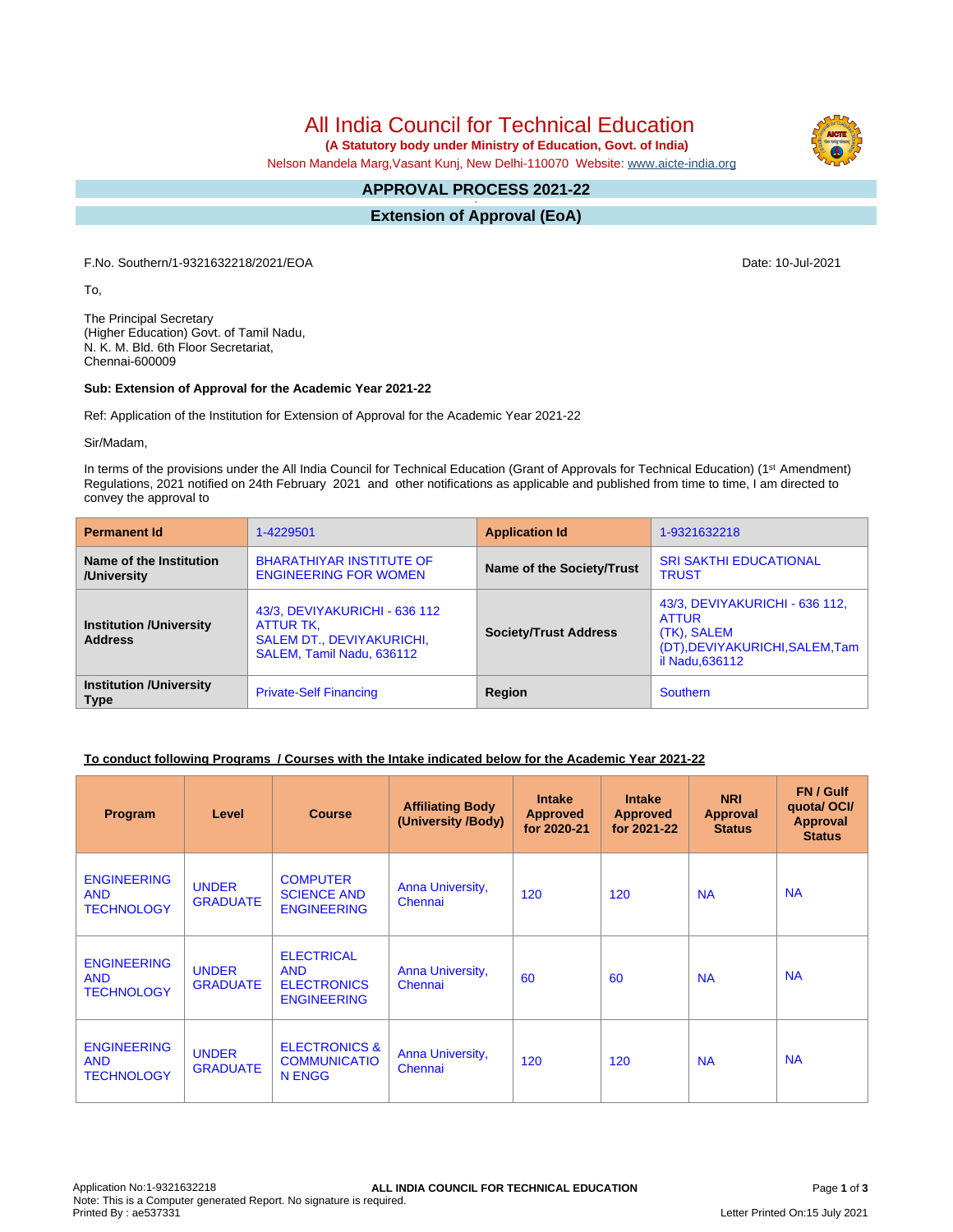| <b>ENGINEERING</b><br><b>AND</b><br><b>TECHNOLOGY</b> | <b>POST</b><br><b>GRADUATE</b> | <b>COMPUTER</b><br><b>SCIENCE AND</b><br><b>ENGINEERING</b> | <b>Anna University,</b><br>Chennai | 18 | 18 | <b>NA</b> | <b>NA</b> |
|-------------------------------------------------------|--------------------------------|-------------------------------------------------------------|------------------------------------|----|----|-----------|-----------|
| <b>ENGINEERING</b><br><b>AND</b><br><b>TECHNOLOGY</b> | <b>POST</b><br><b>GRADUATE</b> | <b>COMMUNICATIO</b><br><b>N SYSTEMS</b>                     | <b>Anna University,</b><br>Chennai | 18 | 18 | <b>NA</b> | <b>NA</b> |

### **It is mandatory to comply with all the essential requirements as given in APH 2021-22 (Appendix 6)**

# **Important Instructions**

- 1. The State Government/ UT/ Directorate of Technical Education/ Directorate of Medical Education shall ensure that 10% of reservation for Economically Weaker Section (EWS) as per the reservation policy for admission, operational from the Academic year 2019-20 is implemented without affecting the reservation percentages of SC/ ST/ OBC/ General. However, this would not be applicable in the case of Minority Institutions referred to the Clause (1) of Article 30 of Constitution of India. Such Institution shall be permitted to increase in annual permitted strength over a maximum period of two years.
- 2. The Institution offering courses earlier in the Regular Shift, First Shift, Second Shift/Part Time now amalgamated as total intake shall have to fulfil all facilities such as Infrastructure, Faculty and other requirements as per the norms specified in the Approval Process Handbook 2021-22 for the Total Approved Intake. Further, the Institutions Deemed to be Universities/ Institutions having Accreditation/ Autonomy status shall have to maintain the Faculty: Student ratio as specified in the Approval Process Handbook.
- 3. Strict compliance of Anti-Ragging Regulation, Establishment of Committee for SC/ ST, Establishment of Internal Complaint Committee (ICC), Establishment of Online Grievance Redressal Mechanism, Barrier Free Built Environment for disabled and elderly persons, Fire and Safety Certificate should be maintained as per the provisions made in Approval Process Handbook and AICTE Regulation notified from time to time.
- 4. In case of any differences in content in this Computer generated Extension of Approval Letter, the content/information as approved by the Executive Council / General Council as available on the record of AICTE shall be final and binding.

**Prof.Rajive Kumar Member Secretary, AICTE**

Copy \*\* to:

- **1. The Director of Technical Education\*\*, Tamil Nadu**
- **2**. **The Registrar\*\*,** Anna University, Chennai
- **3. The Principal / Director,** BHARATHIYAR INSTITUTE OF ENGINEERING FOR WOMEN 43/3, Deviyakurichi - 636 112 Attur Tk, Salem Dt., Deviyakurichi,Salem, Tamil Nadu,636112
- **4. The Secretary / Chairman,**